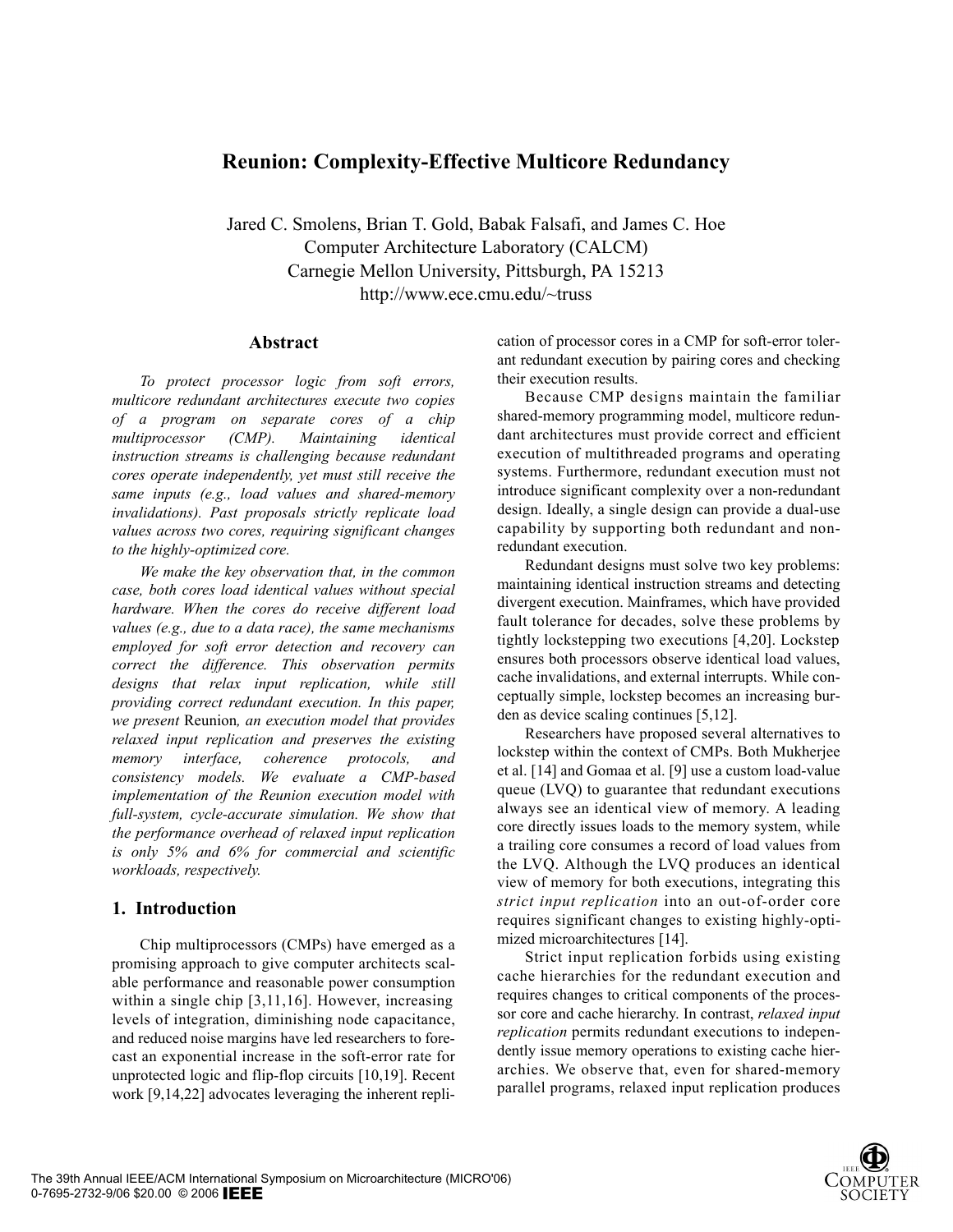the correct result in virtually all cases. In the case when load values differ between the redundant cores, called *input incoherence*, mechanisms for soft error detection and recovery can correct the difference [17].

In this paper, we propose the *Reunion* execution model, which exploits relaxed input replication for soft-error tolerant redundant execution across cores. While Reunion allows redundant cores to issue memory operations independently, we prove that Reunion designs can maintain correct execution with existing coherence protocols and memory consistency models. Reunion provides detection and recovery from input incoherence using a combination of light-weight error detection [21] and existing precise exception rollback—the same mechanisms needed for soft-error tolerance.

We make the following contributions:

**• Input incoherence detection.** We observe that light-weight detection mechanisms for soft errors can also detect input incoherence. This observation enables a single recovery strategy for both soft errors and input incoherence.

**• Reunion execution model.** We present formal requirements for correct redundant execution using relaxed input replication in a multiprocessor. These requirements do not change the existing coherence protocol or memory consistency model.

**• Serializing check overhead.** We observe that checking execution at instruction retirement incurs stalls on serializing events, such as traps, memory barriers, and non-idempotent instructions. Architectures that encounter frequent serializing events will suffer a substantial performance loss with any checking microarchitecture.

We evaluate Reunion in a cycle-accurate full-system CMP simulator. We show that the Reunion execution model has an average 9% and 8% performance impact on commercial and scientific workloads, respectively, with a 5-6% performance overhead from relaxed input replication.

**Paper Outline.** In Section 2 we present background on soft error detection and redundant execution. Section 3 presents the Reunion execution model. We discuss a CMP implementation in Section 4 and its evaluate performance in Section 5. We conclude in Section 6.

# **2. Background**

### **2.1. Fault Model**

Our fault model targets soft errors that cause silent data corruption, such as transient bit flips from cosmic

rays or alpha particles. We assume that the processor's datapath is vulnerable to soft errors from fetch to retirement, but that the less-vulnerable control logic [19] is protected by circuit-level techniques. Designers already protect cache arrays and critical communication buses with information redundancy (e.g., ECC) [20]. However, the complex layout and timing-critical nature of high-performance processor datapaths precludes these codes within the pipeline. Unretired speculative state, such as speculative register files and the issue queue, can remain unprotected. We assume retired architectural state arrays can absorb the latency and area overhead of ECC protection (e.g., the architectural register file and non-speculative store buffer).

In this work, we investigate microarchitectures that detect and recover from virtually all soft errors, but in very infrequent cases, can leave them undetected or uncorrected. Architects design microprocessors to meet soft error budgets [13] and our design can be engineered to meet the desired budget.

### **2.2. Redundant Execution**

The "sphere of replication" defines three key design requirements for redundant execution [17]. First, all computation within the sphere must be replicated in space or time. Second, all inputs entering the sphere must be replicated for each execution. Finally, all outputs leaving the sphere must be checked to prevent errors from propagating outside the sphere.

We now discuss the two dominant forms of redundant execution in microprocessors in the industry and research communities: lockstep and multithreading.

**Lockstep.** Classical lockstep redundant execution—where identical processing elements are tightlycoupled on a cycle-by-cycle basis—has long existed in mainframes such as HP NonStop [4] and IBM zSeries [20]. However, lockstep in general-purpose execution encounters significant roadblocks in future process technologies. First, individual cores are likely to operate in separate clock domains for dynamic frequency control, while execution must still match precisely in time despite asynchronous inputs and physical distances between the cores [5,12]. Second, increasing within-die device- and circuit-level variability [6] leads to deviations from precise lockstep because, even in the absence of errors, cores will no longer have identical timing properties or execution resources. Third, lockstep requires precise determinism and identical initialization across all processor components, including in units that do not affect architecturally-correct execution (e.g., branch predictors [15]). As a result, redun-

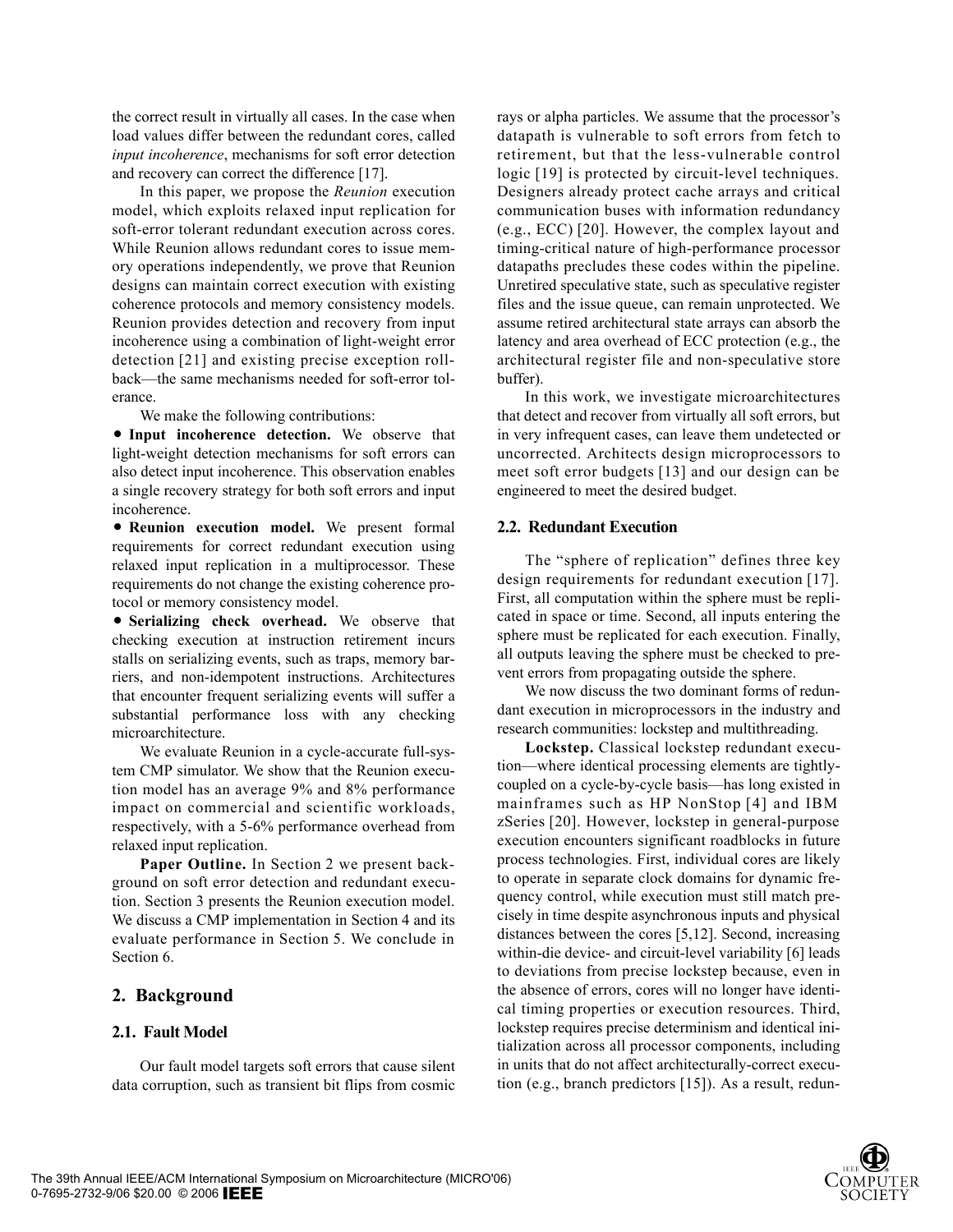

Figure 1. Input incoherence: redundant cores P<sub>0</sub> **and P0' observe different values for memory location M[A] from an intervening store.** 

dant execution models that avoid lockstep are highly desirable.

**Multithreading.** Recent proposals investigate using independent redundant threads within a simultaneous multithreaded (SMT) core [17,23] or across cores in a CMP [9,14,22]. Unlike lockstep, the threads execute independently and are bound by architectural requirements rather than microarchitectural timing constraints. Threads synchronize as outputs from the core (e.g., store values or register updates) are compared but remain coupled within a short distance to limit the storage needed for input replication and output comparison.

#### **2.3. Input Incoherence**

Multithreading introduces a problem for redundant execution because the threads independently execute and issue redundant memory requests. When executing shared-memory parallel programs, the threads can observe different values for the same dynamic load which we term *input incoherence*—due to data races. Figure 1 illustrates this situation: these races arise between one execution's read of a cache block and the redundant partner's corresponding read. Writes from competing cores will cause input incoherence. This occurs in ordinary code such as spin-lock routines.

To avoid input incoherence, several prior proposals [9,14,17,23] enforce *strict input replication* across the redundant threads, where a leading execution defines the load values observed by both executions. Strict input replication can be achieved by either locking cache blocks or recording load values.

The active load address buffer (ALAB) [17] tracks cache blocks loaded by the leading thread and prevents their replacement until the trailing thread retires its corresponding load. The ALAB adds multiported storage arrays to track accessed cache blocks, logic to defer invalidations and replacements, and deadlock detection and retry mechanisms. The ALAB must be accessed on each load and external coherence request and requires

significant changes to the out-of-order core's memory interface and pipeline control logic.

The LVQ is a FIFO structure, originally proposed as a simpler alternative to the ALAB, that records load values in program order from a leading execution and replays them for the trailing execution [17]. The LVQ requires modifications to the existing, heavily-optimized processor/cache interface. The trailing thread must bypass the cache and store buffer interface in favor of the LVQ, which adds bypass paths on the load critical path. Furthermore, the trailing thread only reads values in program order, which is a major policy change in front-end and out-of-order scheduling logic. The alternative—an out-of-order issue LVQ—eliminates the scheduling restriction, but has a similar complexity and area overhead as a multiported store buffer [14]. Finally, the LVQ also reduces error coverage of memory operations: there is no way to verify that load bypassing and forwarding completed correctly because the trailing execution relies upon leading thread load values.

Alternatively, in *relaxed input replication*, redundant threads independently send load requests to caches and store buffers, as in a non-redundant design. This avoids the added complexity of strict input replication and also provides detection for soft errors in load forwarding and bypass logic. However, this means that redundant executions are susceptible to input incoherence.

There are two general methods for tolerating input incoherence in relaxed input replication: robust forward recovery and rollback recovery. Prior work entrusts a robust checker to resolve input incoherence. For example, DIVA checkers with dedicated caches [8] and slipstreamed re-execution [25] both allow the leading thread's load values to differ from the trailing threads'. However, these proposals do not address the possibility of data races in shared-memory multiprocessors and require complex additions to support robust redundant execution. Alternatively, the naive rollback solution—simply retrying upon error detection—uses existing hardware support, but offers no forward progress guarantee. Because incoherent cache state or races may persist in the memory system, the same incoherent situation can occur again during reexecution. The Reunion execution model addresses this problem.

### **2.4. Output Comparison**

The sphere of replication's boundary determines where outputs are compared. Two main choices have been studied in CMPs: (1) comparing outputs before

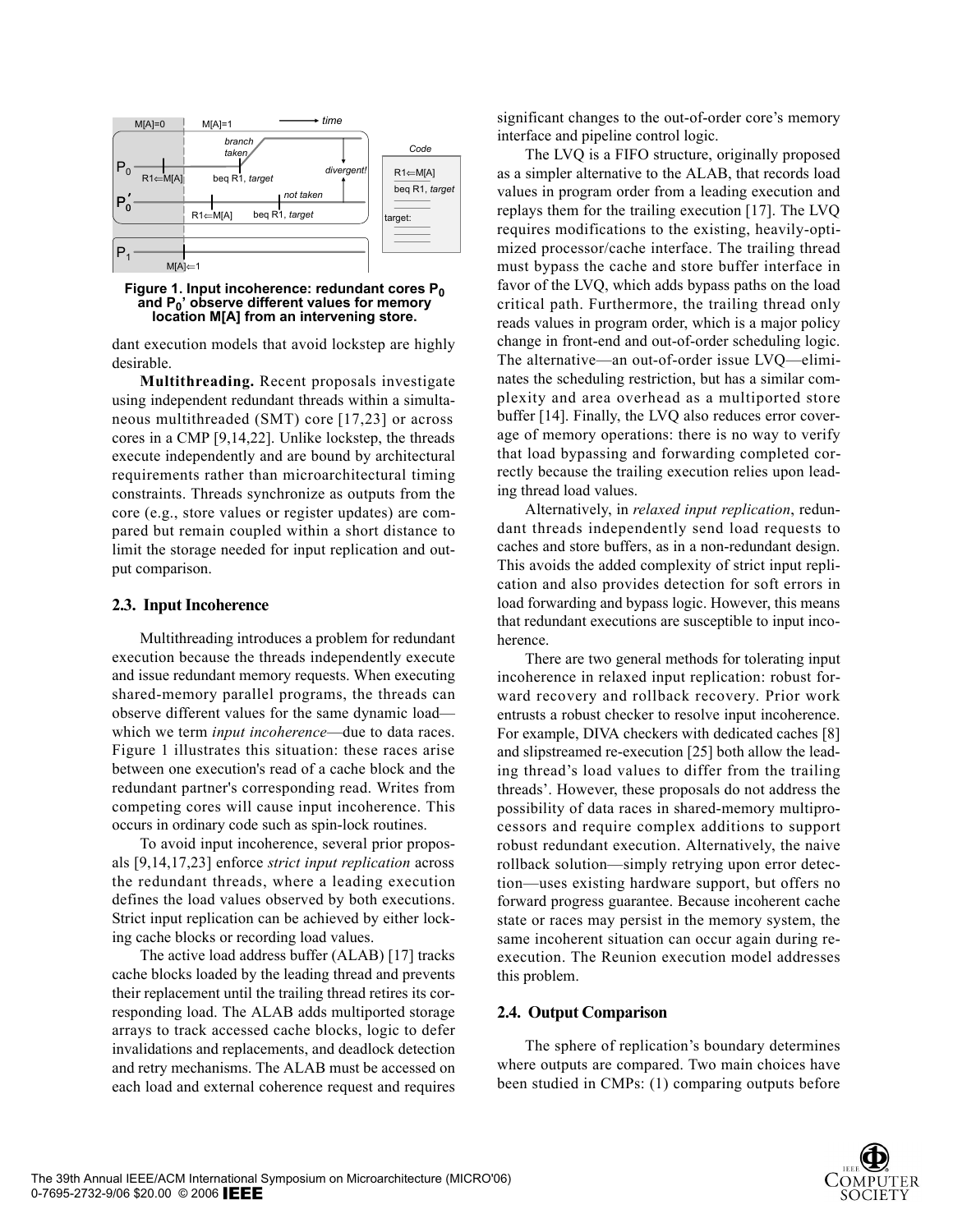the architectural register file (ARF), and (2) comparing before the L1 cache [9,14]. In both cases, stores and uncached load addresses require comparison. For detection before the ARF, each instruction result must also be compared. We limit our study to systems with comparison before the ARF because existing precise exception support can then be used to recover before outputs become visible to other processors.

Output comparison impacts retirement. Serializing instructions, such as traps, memory barriers, and nonidempotent instructions, stall further execution until the serializing instruction has been compared. Both executions must complete and compare the serializing instruction before continuing.

Comparison bandwidth is another design factor in superscalar processors because multiple instructions may need comparison each cycle. Prior work proposes techniques to reduce bandwidth requirements. Gomaa et al. compare only instructions that end dependence chains in a lossless detection scheme [9]. They report bandwidth savings of roughly twenty percent over directly comparing each instruction result.

Smolens et al. [21] propose compressing architectural state updates into a signature called a fingerprint. Fingerprints lower comparison bandwidth by orders of magnitude with a negligible loss in error coverage. We extend this work to include two-stage compression that can match the retirement bandwidth of a wide superscalar (where the amount of data retired per cycle is larger than feasible hash circuits can consume).

# **3. Reunion Execution Model**

This section presents a formal set of requirements for the Reunion execution model. The requirements provide redundant execution and relaxed input replication and allows reasoning about correctness independent of implementation. Figure 2 illustrates the concepts in this section.

### **3.1. System Definition**

**Definition 1** (Logical processor pair). A logical processor pair consists of two processor cores that execute the same instruction stream. To provide a single output from the sphere of replication, the logical processor pair presents itself as a single entity to the system.

We differentiate the two cores as follows:

**Definition 2** (Vocal and mute cores). Each logical processor pair consists of one vocal and one mute core. The vocal core exposes updated values to the system and strictly abides by the coherence and memory con-



**Figure 2. The Reunion architecture.**

sistency requirements specified by the baseline system. The mute core never exposes updates to the system.

Vocal and mute cores use their existing private cache hierarchies and on-chip coherence protocol as in a non-redundant design. Definition 2 permits the mute core to write values into its private cache hierarchy, provided these values are not communicated to other caches or main memory.

Reunion uses redundant execution to detect and recover from soft errors that occur in program execution. We formally define safe execution as follows: **Definition 3** (Safe execution). Program execution is

"safe" if and only if (1) all updates to architecturallydefined state are free of soft error effects, (2) all memory accesses are coherent with the global memory image, and (3) the execution abides by the baseline memory consistency model. Execution that is not safe is deemed "unsafe".

The state that results from safe execution is: **Definition 4** (Safe state). The architectural state defined by the vocal core at a specific point in time is considered "safe state" if and only if it is free of soft errors; otherwise, the architectural state is deemed "unsafe state".

### **3.2. Execution Model**

Definition 2 requires that only the vocal abide by coherence and consistency requirements. Ideally, the mute core always loads coherent data values. However, precisely tracking coherent state for both vocal and mute would be prohibitively complex (e.g., the coherence protocol would have to track two owners for exclusive/modified blocks).

Instead, Reunion maintains coherence for cache blocks in vocal caches, while allowing incoherence in mute caches. The mechanism for reading cache blocks into the mute cache hierarchy is the *phantom request*, a non-coherent memory request:

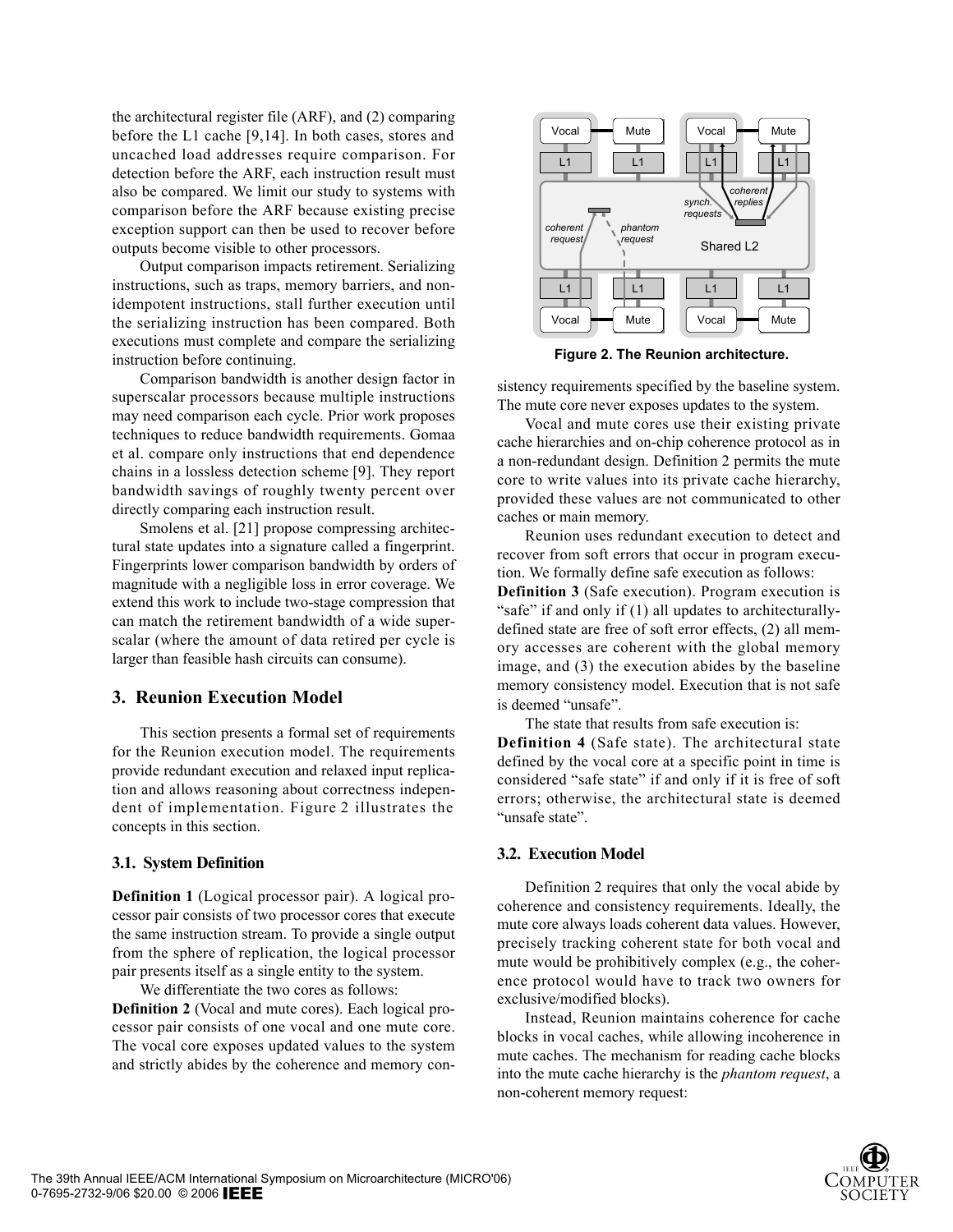**Definition 5** (Phantom request). A phantom request returns a value for the requested block without changing coherence state in the memory system.

The phantom request does not guarantee that the mute core will be coherent with the vocal, potentially leading to input incoherence within a logical processor pair:

**Definition 6** (Input incoherence). Input incoherence results when the same dynamic load on vocal and mute cores returns different values.

Reunion requires vocal and mute to compare execution results as follows:

**Definition 7** (Output comparison). Vocal and mute cores must compare all prior execution results before a value becomes visible to other logical processor pairs.

**Lemma 1.** In the absence of soft errors, input incoherence cannot result in unsafe execution.

**Proof:** If no soft error occurred during program execution, condition (1) of safe execution (Definition 3) is satisfied. If input incoherence occurred, the register updates and memory writes on the vocal still satisfy conditions (2) and (3). Therefore, safe execution results.

*Only undetected soft errors can result in unsafe state.* Both input incoherence and soft errors can lead to divergent execution that must be detected and corrected. However, Lemma 1 proves that input incoherence alone cannot result in unsafe state.

# **3.3. Recovery**

**Definition 8** (Rollback recovery). When output comparison matches, the vocal's architectural state defines a new safe state that reflects updates from the compared instruction results; otherwise, rollback recovery restores architectural state to prior safe state.

Because only the vocal core's architectural state defines new safe state, Reunion requires a mechanism to initialize the mute core's architectural registers to match the vocal core.

**Definition 9** (Mute register initialization). The vocal and mute cores provide a mechanism to initialize the mute core's architectural register file with values identical to the vocal's.

In the presence of input incoherence, naïve retry cannot guarantee forward progress because the condition causing input incoherence can persist. Incoherent cache blocks in the mute's hierarchy can cause input incoherence until replaced by coherent values. Reunion addresses this problem with the *synchronizing request*: **Definition 10** (Synchronizing request). The synchronizing request returns a single coherent value to both cores in the logical processor pair.

We combine mute register initialization and the synchronizing request to create the re-execution protocol and then prove that the protocol guarantees forward progress following rollback recovery.

**Definition 11** (Re-execution protocol). After rollback recovery, the mute architectural register file is initialized to the values from the vocal. The logical processor pair then executes subsequent instructions non-speculatively (single-step), up to and including the first load or atomic memory operation. This operation is issued by both cores using the synchronizing request. After successful output comparison following this instruction, the logical pair resumes normal execution.

**Lemma 2.** (Forward Progress). The Reunion re-execution protocol always results in forward progress.

Proof: Rollback recovery is triggered either by a soft error, which does not persist, or input incoherence, which may persist. In the first case, re-execution eliminates the error and results in successful output comparison. In the second case, the mute register initialization and synchronizing request guarantee safe execution and safe state to the first load.

An implementation must provide the required behaviors of the execution model, but the system designer has latitude to optimize. In Section 4, a fast re-execution protocol implementation handles common case re-execution, while a slower version implements the rarely needed register file copy.

# **4. Reunion Microarchitecture**

In this section, we first describe our baseline CMP and processor microarchitecture. We then discuss the changes required to implement the Reunion execution model in a shared cache controller and processor core.

# **4.1. Baseline CMP**

**Cache Hierarchy.** We assume a baseline CMP with caches similar to Piranha [3]. A shared cache backs multiple write-back L1 caches private to each processor core. The shared cache controller accepts memory requests from all cores, coordinates on-chip coherence for blocks in private caches, and initiates off-chip transactions. The Reunion execution model can also be implemented at a snoopy cache interface for microarchitectures with private caches, such as Montecito [11].

**Processor Microarchitecture.** We assume the simplified out-of-order processor pipeline illustrated in Figure 3(a). Instructions are fetched and decoded inorder, then issued, executed, and written back out-oforder. In-order retirement stages inspect instructions

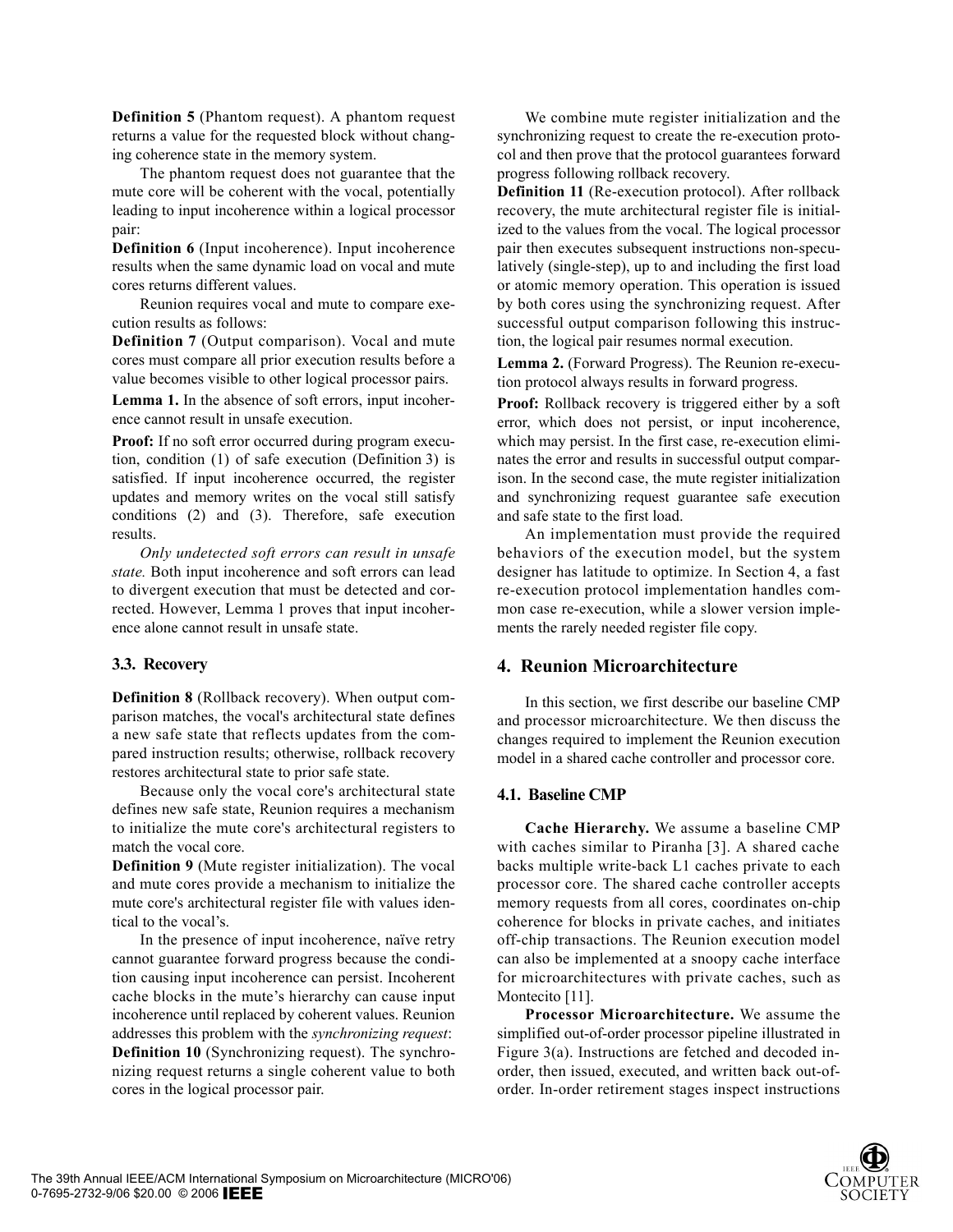for branch mis-speculation and exceptions, and write instruction results to the architectural register file, as in Pentium-M [18]. Stores initially occupy a speculative region of the store buffer. At retirement, the stores transition to a non-speculative region of the store buffer and drain to the L1 cache.

This paper assumes single-threaded processor cores. Reunion can benefit from the efficient use of otherwise idle resources in SMT; however, cores must run only vocal or mute threads to prevent vocal contexts from consuming incoherent cache blocks.

### **4.2. Shared Cache Controller**

The shared cache controller is responsible for implementing the vocal and mute semantics, phantom requests, and synchronizing requests. As in non-redundant designs, the shared cache controller maintains coherence state (e.g., ownership and sharers lists) for all vocal cores.

Because coherence is not necessary in mute caches, sharers lists never include mute caches and mute caches can never become exclusive or modified block owners. The coherence protocol behaves as if mute cores were absent from the system. To prevent values generated by mutes from being exposed to the system, the shared cache controller ignores all eviction and writeback requests originating from mute cores.

**Phantom requests.** All non-synchronizing requests from the mute to the shared cache controller are transformed into phantom requests. The phantom request produces a reply, although the value need not be coherent, or even valid. Phantom replies grant write permission within the mute hierarchy.

The phantom request allows several "strengths", depending on how diligently it searches for coherent data. The weakest phantom request strength, *null*, returns arbitrary data on any request (i.e., any L1 miss). While trivial to implement, *null* has severe performance implications. A *shared* phantom request checks for hits in the shared cache and only returns arbitrary values on misses. Finally, the *global* phantom request achieves the best approximation of coherence. This request not only checks the shared cache, but also private vocal caches and issues read requests to main memory for off-chip misses. In terms of complexity, this is a small departure from existing read requests. Unless otherwise noted, this paper assumes global phantom requests.

**Synchronizing requests.** The shared cache controller enforces coherence between vocal and mute cores only on synchronizing requests. Synchronizing requests flush the block from private caches (returning



#### **Figure 3. (a) Baseline pipeline and (b) a pipeline with fingerprint checks before retirement.**

the vocal's copy to the shared cache, while discarding the mute's). When both requests have been received at L2, the shared cache controller initiates a coherent write transaction for the cache block on behalf of the pair. This obtains sufficient permission to complete instructions with both load and store semantics. After obtaining the coherent value, the shared cache controller atomically replies to both the vocal and mute cores. The synchronizing request dominates recovery latency and is comparable to a shared cache hit.

### **4.3. Processor Pipeline**

We now describe the processor pipeline changes for the Reunion execution model, output comparison and recovery.

**Safe state.** The vocal processor core maintains safe state in the ARF, non-speculative store buffer and memory. Safe state can always be reached by the vocal by (1) retiring all instructions that have completed output comparison without error to the architectural register file and the non-speculative store buffer and (2) flushing all uncompared instructions from the pipeline (e.g., precise exception rollback).

**Output comparison.** Instruction outputs must be compared before retiring to architectural state. The key addition is an in-order retirement stage called *check*. *Check* first generates a fingerprint—a hash of instruction results—from the entering instructions [21]. *Check* then compares its fingerprint with the partner core's fingerprint to detect differences. A matching fingerprint comparison retires the instruction and writes the instruction results to safe state in the architectural register file. A mismatch invokes recovery. Instructions cannot enter *check* speculatively; they must be guaranteed to retire if the instruction results match.

Logically, the fingerprint captures all register updates, branch targets, store addresses, and store values. The number of instructions summarized by each fingerprint is a design parameter called the *fingerprint interval*; longer comparison intervals need proportionally less comparison bandwidth. At the end of each fingerprint interval, each core sends its fingerprint to the

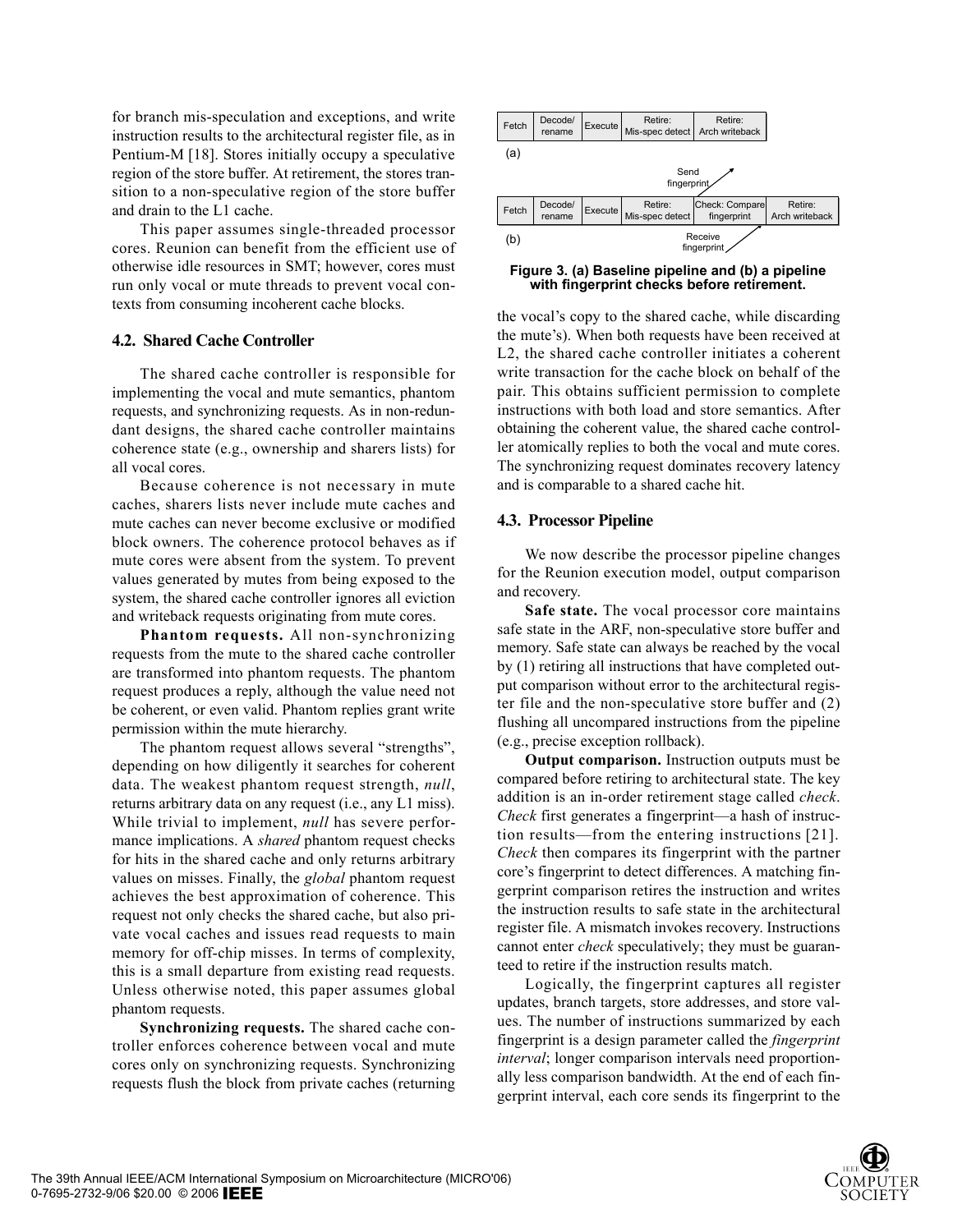

**Figure 4. The re-execution protocol.**

partner core for comparison. We find empirically that the performance difference between intervals of one and fifty instructions is insignificant in our workloads, despite increased resource occupancy, because useful computation continues to the end of the interval.

We combine the time required to generate, transfer, and compare the fingerprint into a parameter called the *comparison latency*. Because the vocal and mute cores "swap" fingerprints, the comparison latency is the one-way latency between cores. This latency overlaps with useful computation, at the cost of additional resource occupancy. The observed comparison latency, however, may be extended because the two cores are only loosely coupled in time. While the vocal and mute execute the same program, their relative progress may drift slightly in time, due to contention accessing shared resources (e.g., the L2 cache) and different private cache contents.

**Fingerprint generation.** In wide superscalar processors, fingerprint generation bandwidth is a concern. The total state updates per cycle can exceed 256 bits of state, which exceeds what parallel CRC circuits can consume in a single clock. We solve this problem by leveraging a two-stage compression technique used in circuit testing [7], which places space-compressing parity trees before a time-compressing circuit, such as a parallel CRC [2] or multiple-input shift register (MISR) [7]. Parity trees reduce the raw *M* bits of state down to *N* bits of compressed state in a single clock cycle, which then feed the time-compressing circuit in the next cycle. Parity trees necessarily reduce the fingerprint's error detection coverage. Assuming all combinations of bit flips are equally likely, it can be shown that this two-stage technique doubles the aliasing probability. Therefore, the probability of aliasing is at most  $2^{-(N-1)}$ , where *N* is the width of a CRC circuit. The analysis in [21] shows that a 16-bit CRC already exceeds industry system error coverage goals by an order of magnitude.

**Re-execution.** Upon detection of differences between the vocal and mute, the logical processor pair starts the re-execution protocol illustrated in Figure 4. To optimize for the common case, the protocol is divided into two phases. The first handles detected soft errors and detected input incoherence errors. The second phase addresses the extremely rare case where

results of undetected input incoherence retire to architectural registers.

Both vocal and mute cores invoke rollback-recovery using precise exception support and, in the common case, restore to identical safe states in their architectural register files. Both cores then non-speculatively single-step execution up to the first memory read. Each core then issues a synchronizing memory request—eliminating input incoherence for the requested cache block—and compares a fingerprint for all instructions in the interval. Following comparison, the re-execution protocol has made forward progress by at least one instruction. The cores then continue normal speculative, out-of-order execution.

If the first phase fails output comparison, the second phase starts. The vocal copies its architectural register file to the mute and the pair proceeds with reexecution, as in the first phase. Because the vocal core always maintains safe state in the absence of soft errors, this will correctly recover from all incoherence errors. If the cause was a soft error missed by fingerprint aliasing, the protocol cannot recover safe state and therefore must trigger a failure (e.g., detected, uncorrectable error interrupt). The re-execution protocol can be implemented in microcode.

**External interrupts.** External interrupts must be scheduled and handled at the same point in program execution on both cores. Fingerprint comparison provides a mechanism for synchronizing the two cores on a single instruction. Reunion handles external interrupts by replicating the request to both the vocal and mute cores. The vocal core chooses a fingerprint interval at which to service the interrupt. Both processors service the interrupt after comparing and retiring the preceding instructions.

**Hardware cost.** Fingerprint comparison requires queues to store outstanding fingerprints, a channel to send fingerprints to the partner core, hash circuitry, and a comparator. The fingerprint queues can be sized to balance latency, area, and power. The *check* stage delays writing results into the architectural register file. The results can be stored in a circular buffer during the *check* stage or read again at retirement.

# **4.4. Serializing Check Overhead**

Instructions with serializing semantics—such as traps, memory barriers, atomic memory operations, and non-idempotent memory accesses—impose a performance penalty in all redundant execution microarchitectures. Serializing instructions must stall pipeline retirement for a full comparison latency, because (1) all older instructions must be compared and retired before

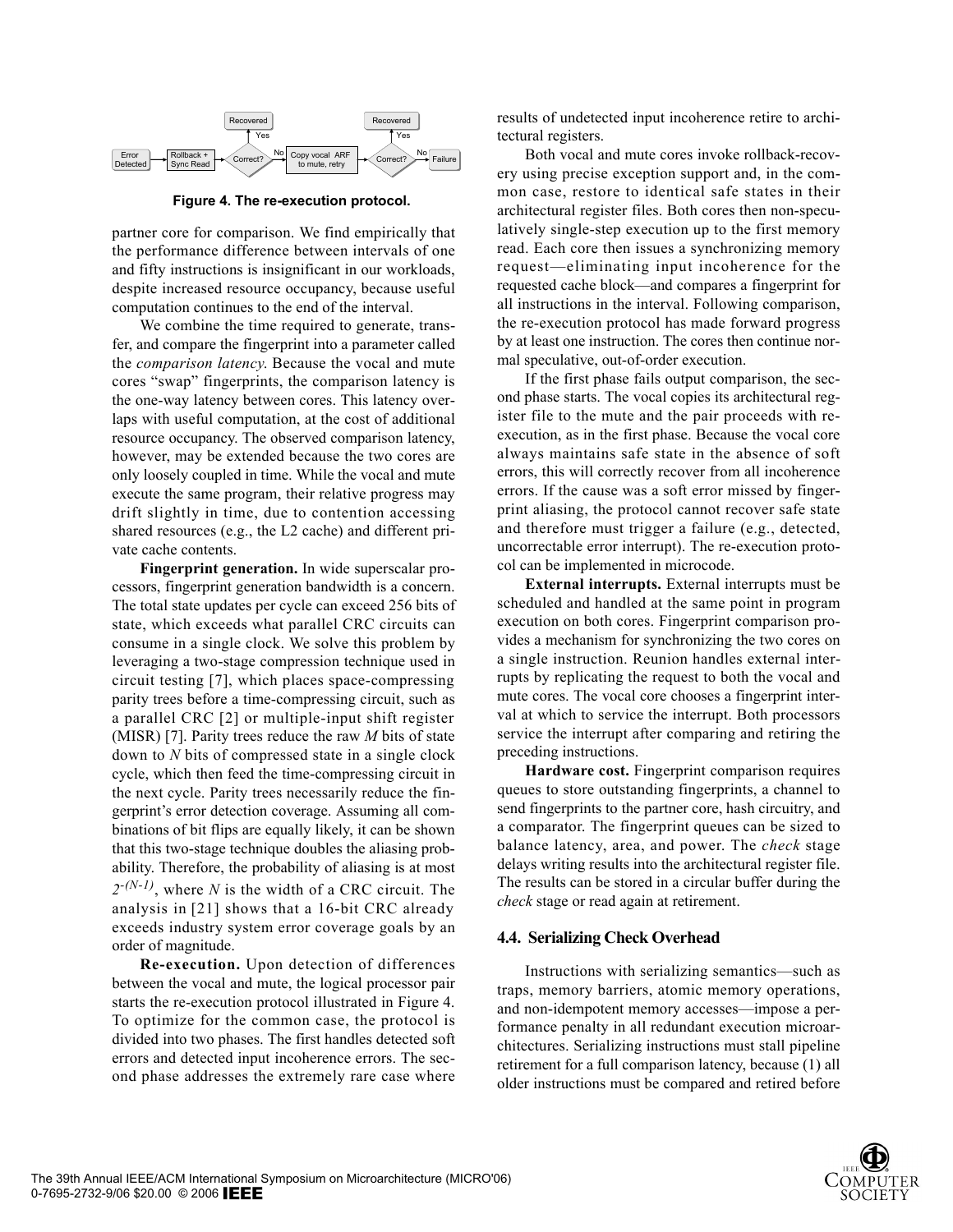|  |  |  |  | Table 1. Simulated baseline CMP parameters. |
|--|--|--|--|---------------------------------------------|
|--|--|--|--|---------------------------------------------|

| Processor Cores 4 logical processors, UltraSPARC III ISA |
|----------------------------------------------------------|
| 4 GHz 12-stage pipeline; out-of-order                    |
| 4-wide dispatch / retirement                             |
| 256-entry RUU; 64-entry store buffer                     |
| L1 Cache 64KB split I/D, 2-way, 2-cycle load to use,     |
| 2 rd, 1 wr ports, 64-byte lines, 32 MSHRs                |
| Shared L2 Cache 16MB unified, 4 banks, 8-way,            |
| 35-cycle hit latency, 64-byte lines,                     |
| crossbar to L1s, 64 MSHRs                                |
| ITLB 128 entry, 2-way; 8K page                           |
| DTLB 512 entry 2-way; 8K page                            |
| Memory 3 GB, 60 ns access latency, 64 banks              |

the serializing instruction can execute and (2) no younger instructions can execute until the serializing instruction retires.

Upon encountering a serializing instruction, the fingerprint interval immediately ends to allow older instructions to retire. The fingerprint is updated to include state that must be checked before executing the serializing instruction (e.g., uncacheable load addresses). Once the older instructions retire, the serializing instruction completes its execution and check. This comparison exposes timing differences between the cores (due to loosely-coupled execution) and the entire comparison latency. Normal execution continues once the serializing instruction retires.

# **5. Evaluation**

We evaluate Reunion using FLEXUS*,* which provides cycle-accurate, full-system simulation of a chip multiprocessor [24]. FLEXUS extends Virtutech Simics with cycle-accurate models of an out-of-order processor and memory system.

We simulate a CMP with four logical processors: four cores for non-redundant models and eight cores for redundant models. We assume on-chip cache bandwidth scales in proportion with the number of cores. Our CMP model uses a cache hierarchy derived from Piranha [3]. For Reunion, the vocal and mute L1 cache tags and data are independently modeled. We list system parameters in Table 1.

Table 2 lists our commercial and scientific application suite. All workloads run on Solaris 8. We include the TPC-C v3.0 OLTP workload on two commercial database management systems, *IBM DB2 v8 Enterprise Server Edition*, and *Oracle 10g Enterprise Database Server*. We tune the database to maximize performance of our non-redundant system model.

We select three representative queries from the TPC-H decision support system (DSS) workload,

| Table 2. Application parameters. |                                                                                          |  |  |  |  |  |
|----------------------------------|------------------------------------------------------------------------------------------|--|--|--|--|--|
| <b>Commercial Workloads</b>      |                                                                                          |  |  |  |  |  |
|                                  | DB2 OLTP 100 warehouses (10GB), 64 clients, 450MB BP                                     |  |  |  |  |  |
|                                  | Oracle OLTP 100 warehouses (10GB), 16 clients, 1.4GB SGA                                 |  |  |  |  |  |
|                                  | DB2 DSS Qry 1 (scan); Qry 2 (join); Qry 17 (balanced)<br>100 warehouses (10GB), 450MB BP |  |  |  |  |  |
|                                  | Apache Web 16K connections, fastCGI, worker thread model                                 |  |  |  |  |  |
|                                  | Zeus Web 16K connections, fastCGI                                                        |  |  |  |  |  |
| <b>Scientific Workloads</b>      |                                                                                          |  |  |  |  |  |
|                                  | <i>em3d</i> 768K nodes, degree 2, span 5, 15% remote                                     |  |  |  |  |  |
|                                  | <i>moldyn</i> 19,652 molecules, boxsize 17, 2.56M max iters.                             |  |  |  |  |  |
|                                  | ocean 258x258 grid, 9600s relax, 20K res., errtol 1e-7                                   |  |  |  |  |  |
|                                  | <i>sparse</i> 4096x4096 matrix                                                           |  |  |  |  |  |

showing scan-dominated, join-dominated, and mixed behavior. We evaluate web server performance with the SPECweb99 benchmark on *Apache HTTP Server v2.0* and *Zeus Web Server v4.3.* We report the server performance of web servers saturated by separate clients over a high-bandwidth link. We also include four parallel shared-memory scientific applications that exhibit a range of memory access patterns.

We use a sampling approach that draws many brief measurements over 10 to 30 seconds of simulated time for OLTP and web applications, the complete query execution for DSS, and a single iteration for scientific applications. We target 95% confidence intervals of  $\pm$ 5% error on change in performance using matchedpair comparison [24]. We launch measurements from checkpoints with warmed caches and branch predictors, then run for 100,000 cycles to warm pipeline and queue state prior to 50,000 cycles of measurement. We collect the aggregate user instructions committed per cycle as our performance metric, which is proportional to overall system throughput. We compare fingerprints on every instruction. We do not inject soft errors; however, input incoherence events, output comparison, and recovery are modeled in detail.

### **5.1. Baseline Performance**

We evaluate the baseline performance of redundant execution in a CMP for a representative system using strict input replication ("*Strict*") and Reunion.

*Strict* models a system with strict input replication, fingerprint comparison across cores for error detection, and recovery within the ROB (as described for Reunion in Section 4.3). *Strict* serves as an oracle performance model for all strict input replication designs with recovery. It imposes no performance penalty for input replication (e.g., lockstepped processor cores or an LVQ with no resource hazards). However, we model the penalties from buffering instructions dur-

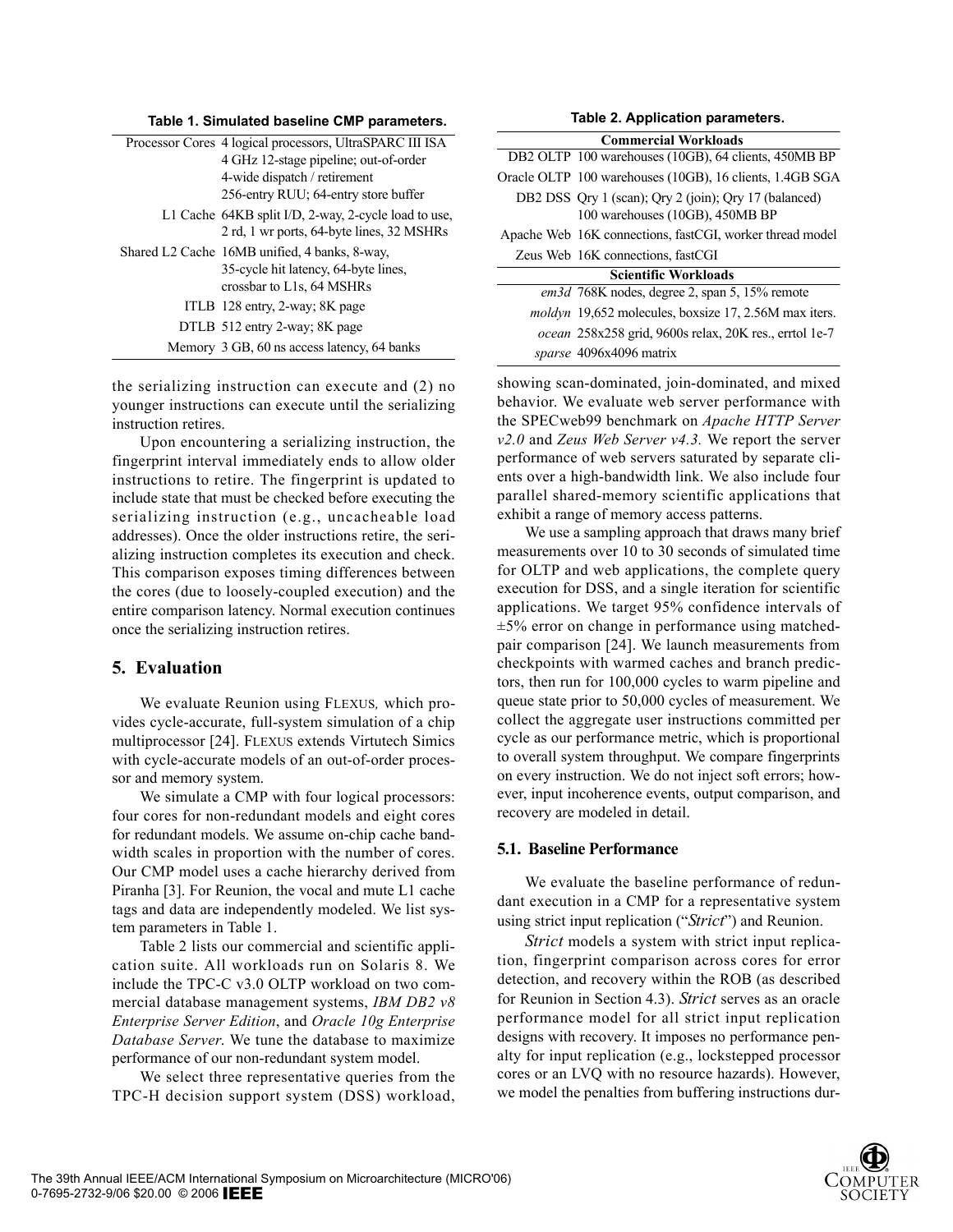

**Figure 5. Baseline performance of redundant execution with strict input replication and Reunion normalized to a non-redundant baseline, with a 10-cycle comparison latency.**

ing check. The Reunion model demonstrates the performance of relaxed input replication and fingerprint comparison and recovery. To support recovery within the speculative window, both systems check instruction results before irrevocably retiring them to the architectural register file and non-speculative store buffer.

Figure 5 shows the baseline performance of both models normalized to the performance of a non-redundant baseline CMP, with a ten-cycle comparison latency between cores. As compared to the non-redundant baseline, the strict model has a 5% and 2% average performance penalty for commercial and scientific workloads, respectively, while Reunion shows 10% and 8% average respective performance penalties. The low performance overhead of Reunion demonstrates that relaxed input replication is a viable redundant execution model. In the following sections, we explore the performance of these execution models in more detail.

### **5.2. Checking Overhead**

We first examine the performance of *Strict* to understand the performance penalties of checking redundant executions across cores in a CMP. First, serializing instructions cause the entire pipeline to stall for the check because no further instructions can execute until these instructions complete. The check fundamentally extends this stall penalty: as the comparison latency increases, the retirement stalls must also increase. Second, pipeline occupancy increases from instructions in check occupying additional ROB capacity in the speculative window. For workloads that benefit from large instruction windows, this decreases opportunities to exploit memory-level parallelism (MLP) or perform speculative execution.

Figure 6(a) shows the average performance impact from checking in *Strict* for each workload class over a range of on-chip comparison latencies, normalized to a

non-redundant baseline. At a zero-cycle comparison latency, the workloads do not show a statistically significant performance difference from non-redundant execution. The performance penalty increases linearly with increasing comparison latency. Both commercial and scientific workloads exhibit similar sensitivity to the comparison latency; however, the mechanisms are different.

In commercial workloads, the dominant performance effect comes from frequent serializing instructions. With increased comparison intervals, the number of these events remains constant, but the stall penalty increases. At forty cycles, the average performance penalty from checking is 17%.

In contrast, the scientific workloads suffer from increased reorder buffer occupancy because they can saturate this resource, which decreases MLP. At a comparison latency of forty cycles, the average performance penalty is 11%. While space constraints limit more detailed analysis, larger speculation windows (e.g., thousands of instructions, as in checkpointing architectures [1]) completely eliminate the resource occupancy bottleneck, but cannot relieve stalls from serializing instructions.

### **5.3. Reunion Performance**

We first evaluate the performance penalty of relaxed input replication under Reunion, then explore Reunion's sensitivity to comparison latencies. Unlike the strict input replication model, vocal and mute execution in Reunion is only loosely coupled across the cores. For non-serializing instructions, these differences can be absorbed by buffering in the check stage. However, serializing instructions expose the loose coupling because neither core can make further progress until the slower core arrives at and compares the instruction. This introduces additional retirement stalls

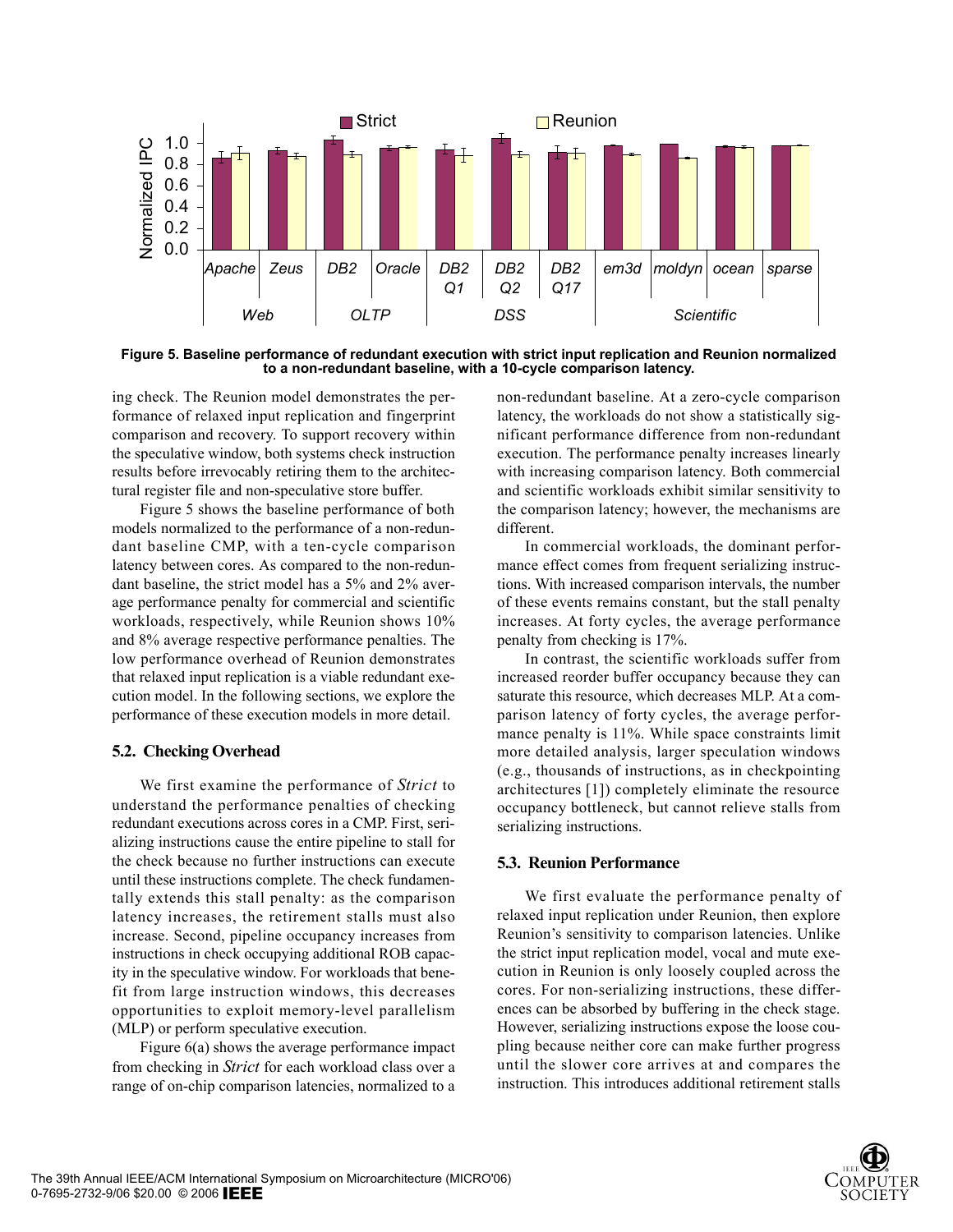

**Figure 6. Performance sensitivity to the comparison interval of (a) strict input replication and (b) Reunion.**

that affect both cores, on top of the comparison overheads discussed above. Figure 6(b) shows the performance of Reunion for a range of comparison latencies. Reunion's performance is determined by checking overheads, loose coupling, and input incoherence.

The first observation from Figure 6(b) is that, unlike *Strict*, Reunion has a performance penalty from loose coupling and relaxed input replication at a zerocycle comparison latency. For commercial workloads, the serializing events expose the loose coupling, because one core must wait for its partner to catch up before comparing fingerprints. For scientific workloads, contention at the shared cache increases the effective memory latency, decreasing performance. This result shows that the baseline performance penalty of Reunion's relaxed input replication is small on average, 5% and 6% for commercial and scientific workloads, respectively.

The second observation in Figure 6(b) is that at non-zero comparison latencies, performance converges towards the limits set by the strict input replication model. As the comparison latency grows, the comparison overhead and resource occupancies dominate the performance, because more time is spent waiting on the comparison than resolving loose coupling delays. At a forty-cycle comparison latency, the average performance penalty is 22% and 13% for commercial and scientific workloads, respectively, which closely follows the *Strict* model's trend. This result shows that the primary performance impact with larger comparison latencies comes from fundamental limits of checking and recovery, instead of relaxed input replication.

### **5.4. Input Incoherence**

We now provide empirical evidence to demonstrate that input incoherence events in Reunion are uncommon. Table 3 shows the frequency of input incoherence events per million retired instructions in Reunion for all three phantom request strengths, with a ten-cycle comparison latency. As a point of comparison, we juxtapose the input incoherence events with another common system event with a comparable performance penalty: the translation lookaside buffer (TLB) miss.

We first consider Reunion with *global* phantom requests. Recall that *global* phantom requests initiate on- and off-chip non-coherent reads on behalf of the mute. As shown, our workloads encounter input incoherence events infrequently with *global* phantom requests, while data and instruction TLB misses generally occur orders of magnitude more frequently. From this data we conclude that input incoherence events are, in fact, uncommon in our workloads. Furthermore, even with relaxed input replication, the penalty of recovery is overshadowed by other system events.

Next, we investigate whether choices for weaker phantom requests from Section 4.2 are effective. The data for *shared* and *null* phantom requests in Table 3 show that input incoherence events are three to four

|                        | <b>Per 1M</b> instructions |                          |        |                   |  |
|------------------------|----------------------------|--------------------------|--------|-------------------|--|
|                        |                            | <b>Input Incoherence</b> |        |                   |  |
| Workload               |                            | <b>Global Shared</b>     | Null   | <b>TLB Misses</b> |  |
| Apache                 | 0.9                        | 3,818                    | 8,620  | 1,973             |  |
| Zeus                   | 0.2                        | 1,818                    | 5,456  | 1,654             |  |
| <b>DB2 OLTP</b>        | 0.7                        | 5,340                    | 16,197 | 2,492             |  |
| <b>Oracle OLTP</b>     | 0.6                        | 4,578                    | 17,140 | 3,297             |  |
| DB <sub>2</sub> DSS O1 | 21.1                       | 1,909                    | 4,004  | 206               |  |
| DB2 DSS Q2             | 0.7                        | 4,852                    | 7.991  | 1,040             |  |
| <b>DB2 DSS Q17</b>     | 1.5                        | 4,863                    | 10,466 | 1,089             |  |
| Avg. Scientific        | 0.4                        | 17,406                   | 22,607 | 239               |  |

### **Table 3. Input incoherence events for each phantom request strength, TLB miss frequency.**

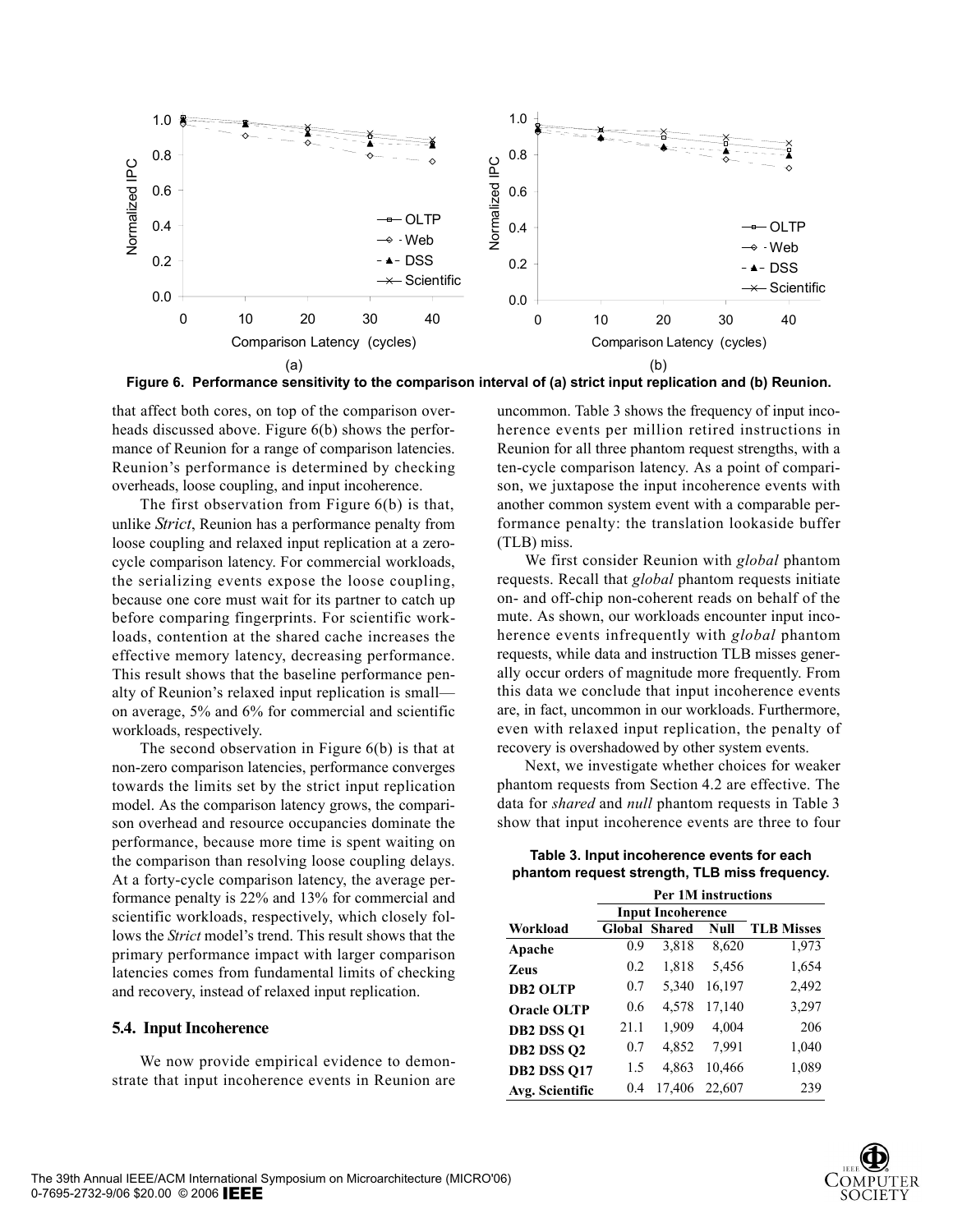

**Figure 7. (a) Reunion performance with different phantom request strengths and (b) Reunion average performance for commercial workloads with hardware and software-managed TLBs.**

orders of magnitude more frequent than with *global* phantom request strengths and in both cases are more frequent than TLB misses. These high frequencies indicate that recovery from input incoherence can become a bottleneck with weaker phantom requests.

Figure 7(a) compares the performance of the three phantom request strengths with a 10-cycle comparison latency, normalized to the non-redundant baseline. Both *shared* and *null* phantom requests incur a severe performance impact from frequent recoveries. *Shared* phantom requests capture most mute L1 misses because of the high shared-cache hit rate. One notable exception is *em3d*, whose working set exceeds the shared cache and therefore frequently reads arbitrary data instead of initiating off-chip reads. The *null* phantom request policy has a severe performance impact for all workloads because each L1 read miss is followed by input incoherence rollbacks.

The analysis of input incoherence in this section shows that *global* phantom requests are effective in reducing input incoherence events to negligible levels in our workloads. Furthermore, the weaker phantom request strengths increase the frequency of input incoherence to levels that cause a severe performance impact.

### **5.5. Serialization Overhead**

Finally, we identify the importance of architecturally-defined serializing instructions to redundant execution performance. In the system we evaluate, serializing instructions are traps, memory barriers, and non-idempotent memory requests. Many of these events are inherent in the workloads, such as memory barriers needed to protect critical sections, while others, such as system traps, are specified by the instruction set architecture.

The results presented up to this point in the paper have eliminated the dominant source of system-specific traps in our baseline UltraSPARC III architecture: the software-managed TLB miss handler. In commercial workloads, the "fast TLB miss handler" is invoked frequently (see Table 3), due to their large instruction and data footprints. The handler function includes two traps, for entry and exit, and executes three non-idempotent memory requests to the memory management unit (MMU).

Figure 7(b) contrasts the average performance of commercial workloads with a hardware-managed TLB model and the architecturally-defined UltraSPARC III software-managed TLB handler. As the comparison interval increases, the contribution of the serializing checks is readily apparent—increasing the performance impact to 28% at a forty-cycle comparison latency. While this result is from Reunion, a comparable impact also occurs with strict input replication.

Strong memory consistency models can also affect checking performance. In contrast with Sun TSO, the Sequential Consistency (SC) memory consistency model places memory barrier semantics on every store (5-10% of the dynamic instructions in our workloads). Hence, every store serializes retirement. We observe an average performance loss of over 60% at 40 cycles due to store serialization with SC.

The results in this section underscore the importance of considering serializing instructions, especially architecture-specific ones, in the performance of redundant execution microarchitectures.

# **6. Conclusion**

Designs for redundant execution in multiprocessors must address input replication and output comparison. Strict input replication requires significant changes to the pipeline. We observe that the input incoherence targeted by strict input replication is infrequent. We propose the Reunion execution model, which uses relaxed input replication, backed by light-